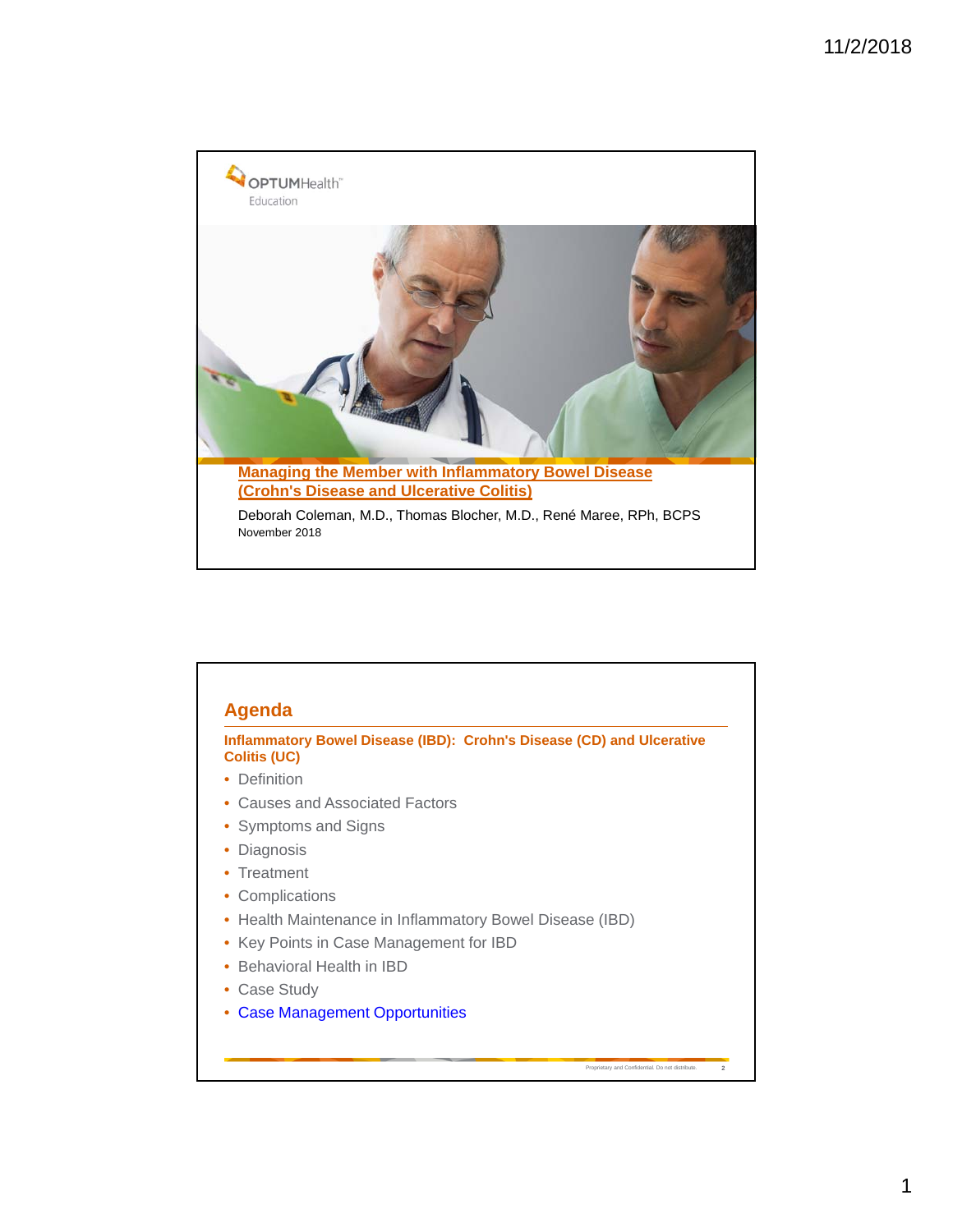

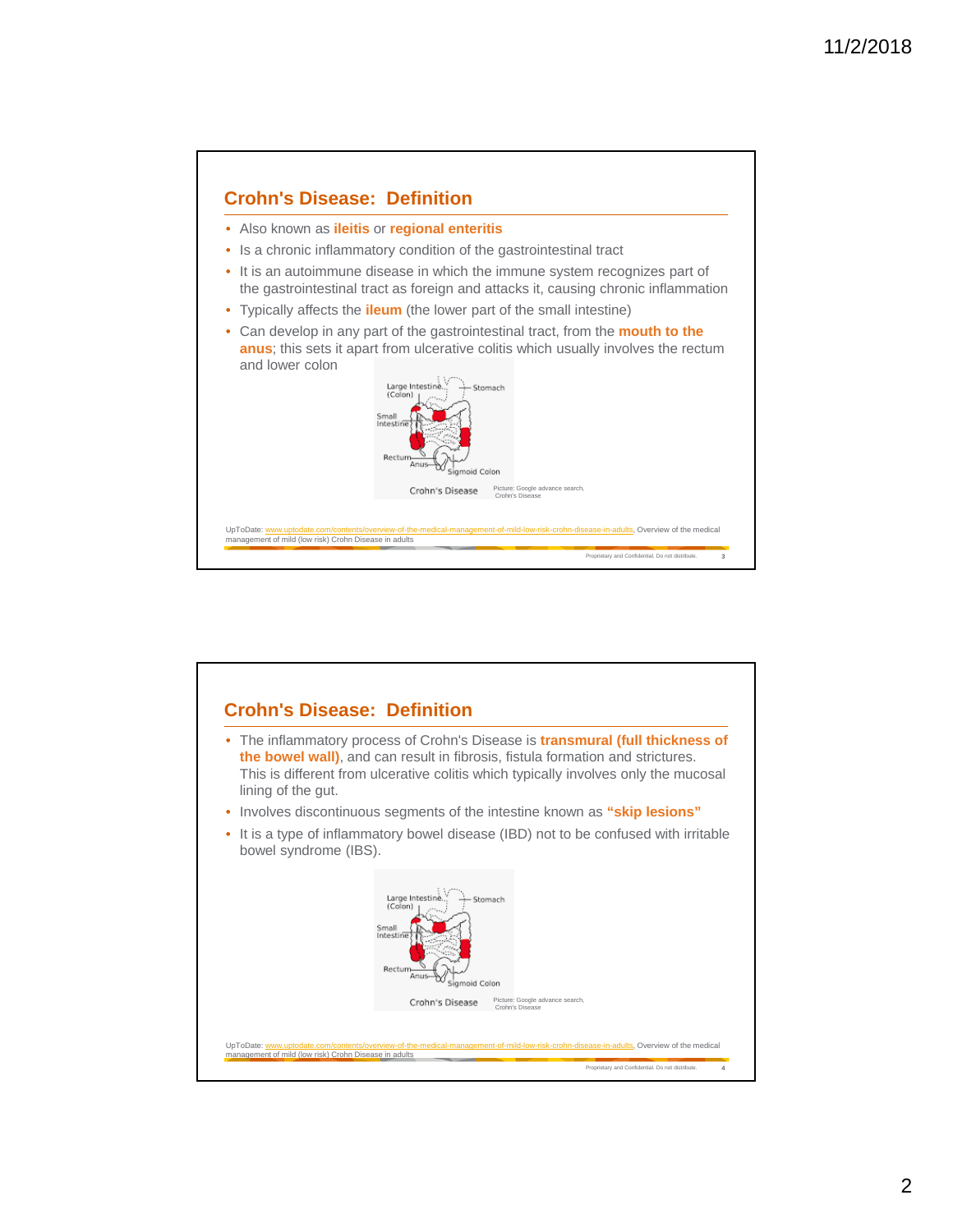

| <b>Common symptoms include:</b>                                                                         |                                                                                                                                                   |  |  |
|---------------------------------------------------------------------------------------------------------|---------------------------------------------------------------------------------------------------------------------------------------------------|--|--|
| Abdominal pain, often in the right<br>lower quadrant                                                    | Joint pain (the most common extra -<br>intestinal symptom                                                                                         |  |  |
| <b>Diarrhea</b>                                                                                         | <b>Skin lesions</b>                                                                                                                               |  |  |
| <b>Rectal bleeding</b>                                                                                  | Slowed growth in children                                                                                                                         |  |  |
| Malabsorption and weight loss                                                                           | <b>Fistulas</b>                                                                                                                                   |  |  |
| Fever                                                                                                   | <b>Abscess</b>                                                                                                                                    |  |  |
| Eye disorders<br>Foul-smelling or bloody stools                                                         |                                                                                                                                                   |  |  |
| Keep in mind, however, symptoms may be intermittent with periods of<br>۰<br>exacerbation and remission. |                                                                                                                                                   |  |  |
| ۰<br>obstruction.                                                                                       | A person may have no symptoms of Crohn's Disease until narrowing of the<br>gut lumen causes constipation, abdominal pain and early signs of bowel |  |  |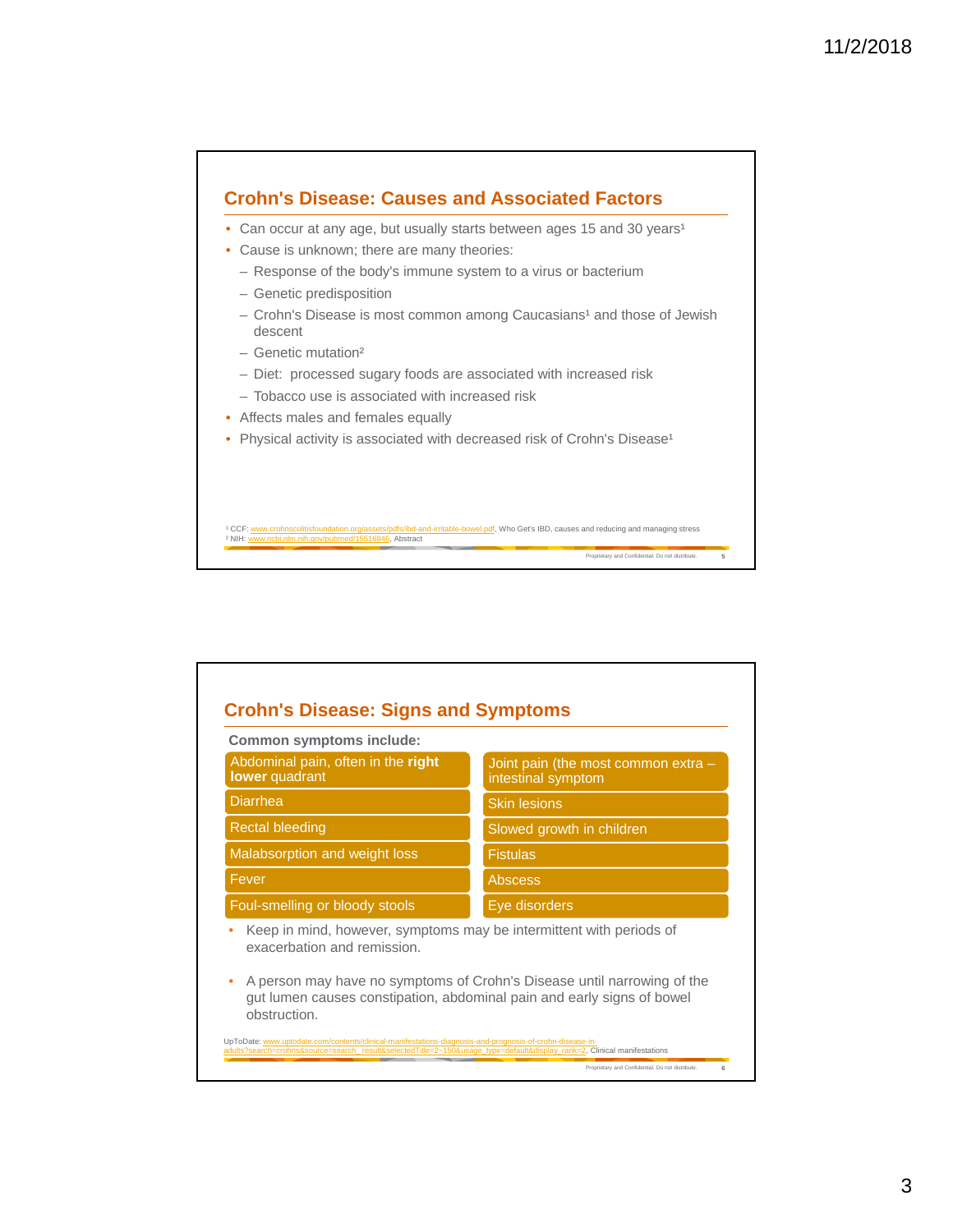

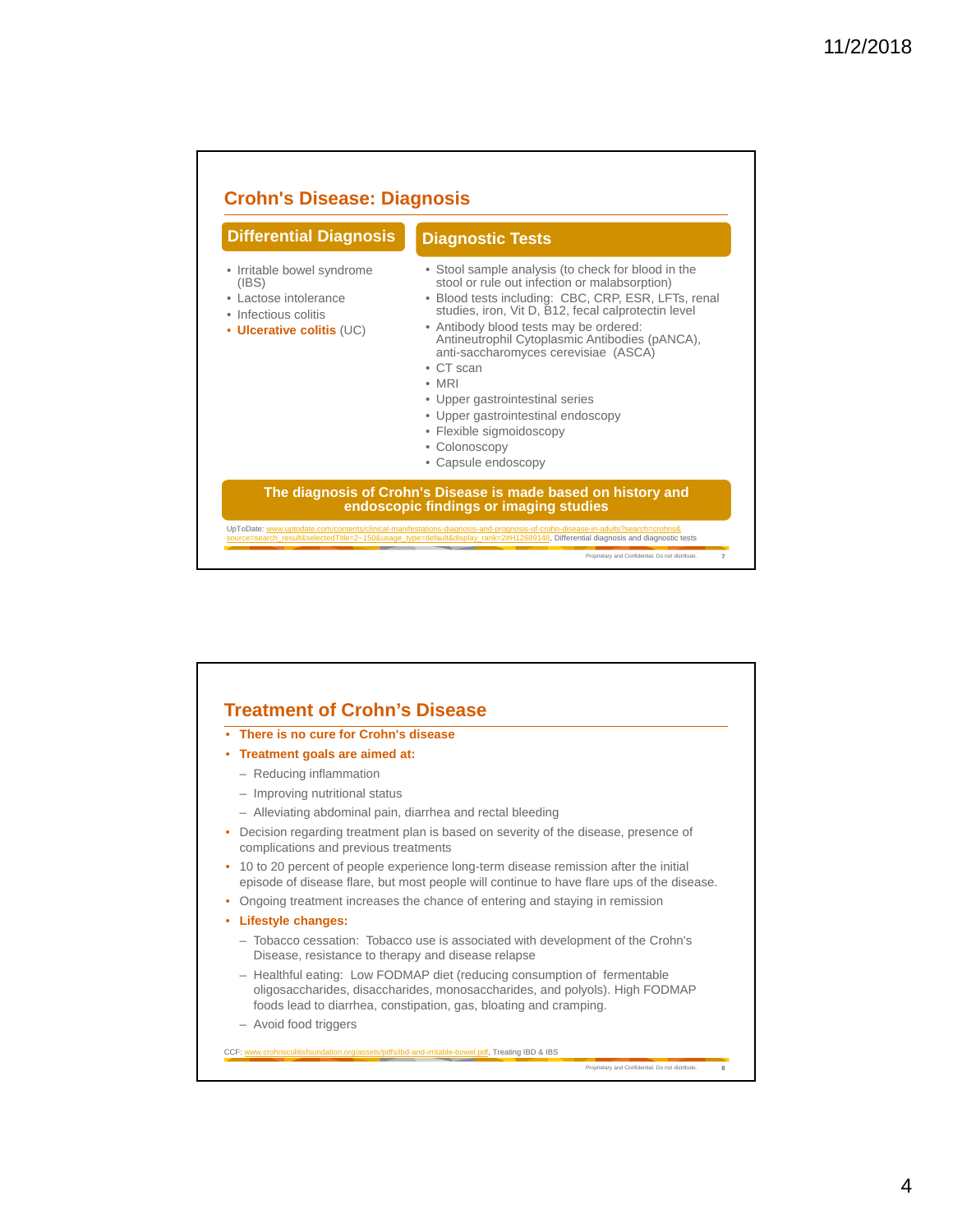| <b>Medication Class</b>                                                                                                                                        | <b>Drugs</b>                                                                                                  |  |  |  |  |
|----------------------------------------------------------------------------------------------------------------------------------------------------------------|---------------------------------------------------------------------------------------------------------------|--|--|--|--|
| <b>Aminosalicylates</b><br>• Help control inflammation<br>• Generally used to treat mild symptoms                                                              | sulfasalazine (Azulfidine®)<br>mesalamine (Asacol®, Pentasa®, Lialda®)                                        |  |  |  |  |
| Glucocorticoids<br>• Immune suppressive and reduce<br>inflammation<br>• Used to induce remission, but generally<br>not prescribed for long-term use            | budesonide (Entocort <sup>®</sup> EC)<br>prednisone                                                           |  |  |  |  |
| Immune suppressive medications<br>• Reduce inflammation<br>• Can take several weeks to 3 months to<br>start working<br>• May be combined with a biologic agent | azathioprine (Imuran®)<br>6-mercaptopurine (Purinethol®)<br>methotrexate (Trexall®)<br>cyclosporine (Neoral®) |  |  |  |  |

| <b>Biologic Agents</b>                                                                                                | <b>Medication Class</b>                   | <b>Drug</b>                                    |
|-----------------------------------------------------------------------------------------------------------------------|-------------------------------------------|------------------------------------------------|
| - To reduce inflammation, targets<br>proteins made by the immune system                                               | $TNF - inhibitors$<br>(blockers)          | infliximab (Remicade®)                         |
| - Generally used in moderate or severe<br>disease to induce and maintain<br>remission                                 |                                           | adalimumab (Humira®)<br>certolizumab (Cimzia®) |
| - Use increases risk of infection                                                                                     | Anti-integrin<br>(monoclonal<br>antibody) | vedolizumab (Entyvio <sup>®</sup> )            |
| Tuberculosis and baseline evaluation for<br>vaccine preventable infections<br>recommended                             |                                           | natalizumab (Tysabri <sup>®</sup> )            |
| $-$ Hold in the event of a serious<br>infection                                                                       | Anti-interleukin-12<br>and interleukin-23 | ustekinumab (Stelara®)                         |
| <b>Other Therapies</b>                                                                                                |                                           |                                                |
| - Antidiarrheal medications (should not be used in moderate/severe disease or those<br>at risk for bowel obstruction) |                                           |                                                |
| - Pain relievers (avoid NSAIDs as they may make symptoms worse)                                                       |                                           |                                                |
| - Antibiotics for infection                                                                                           |                                           |                                                |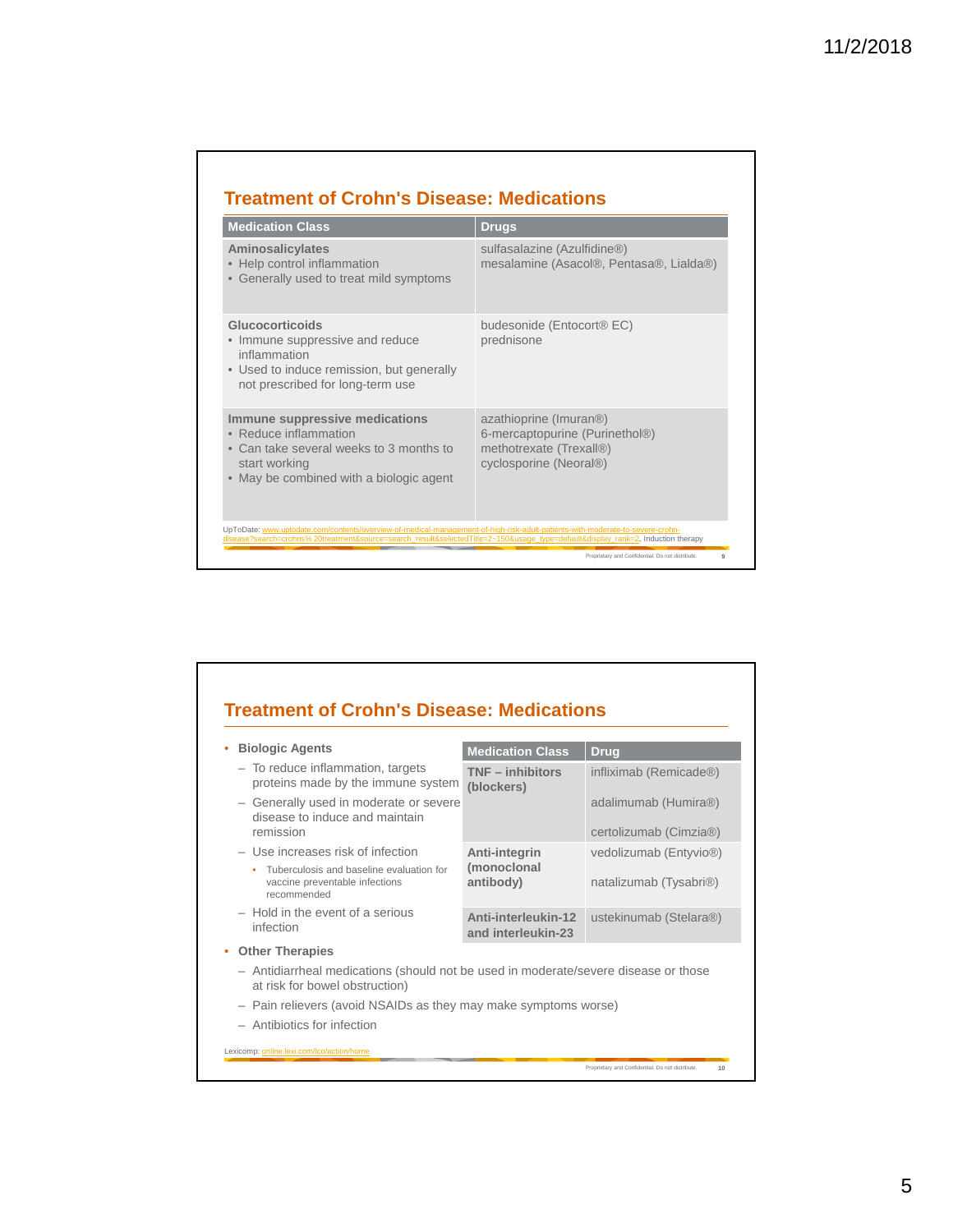

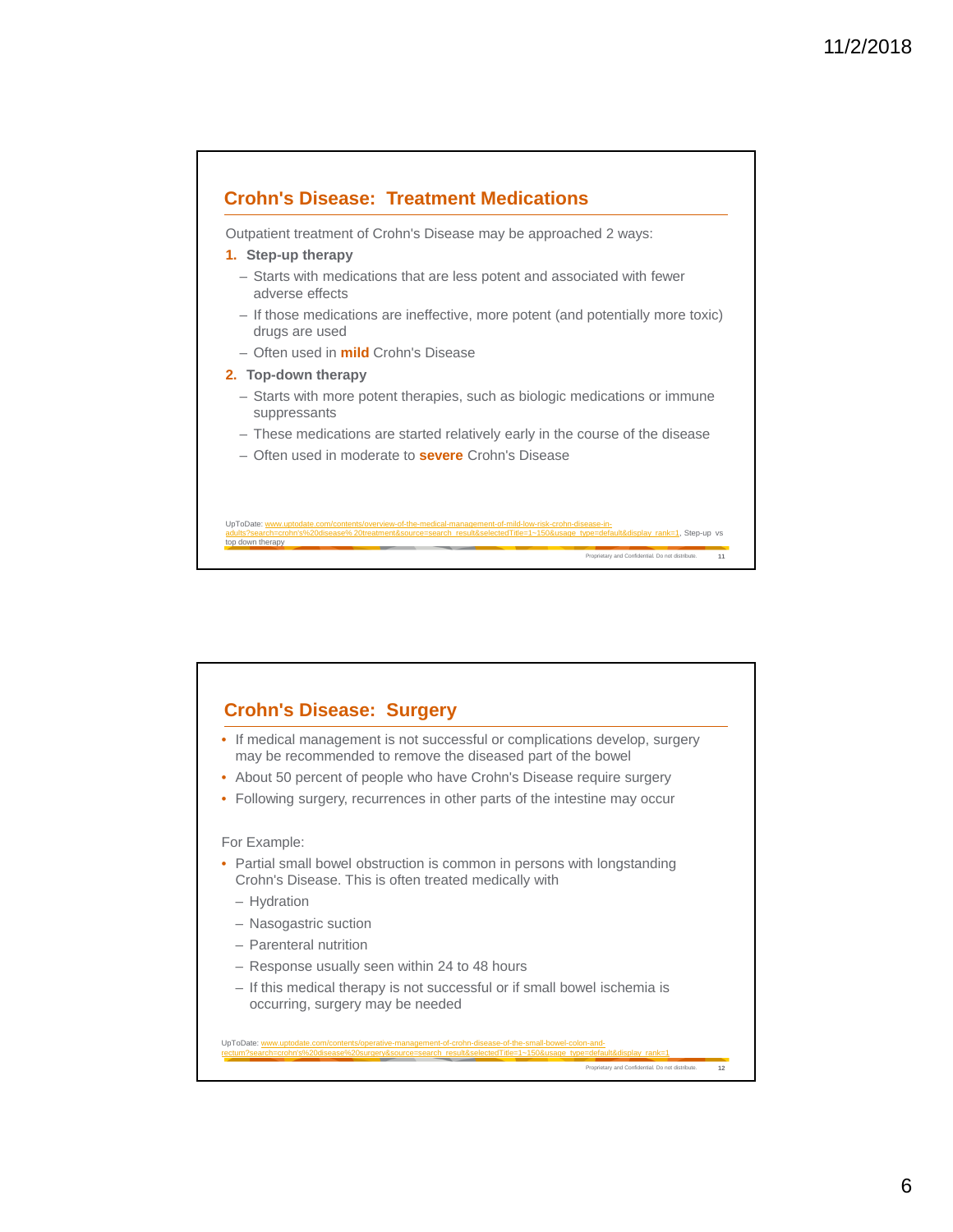## **Crohn's Disease: Complications**

source=search\_result&selectedTitle=2~150&usage\_type=default&display\_rank=2

- Small bowel obstruction
- Anemia
- Abscess
- Fistulas which may involve the bladder, vagina or skin
- Perianal disease
- Malabsorption or nutritional deficiencies
- Arthritis
- Deep vein thrombosis
- Pulmonary embolism
- Osteoporosis
- Skin problems
- Inflammation in the eyes or mouth
- Diseases of the liver and biliary tract
- Kidney stones
- Gallstones
- Rarely, intestinal failure
- Severe bleeding
- Colon cancer: Studies conflict regarding the risk of colon cancer in patients with longstanding Crohn's colitis. Risk depends on long disease has been present and how much of colon is affected

Proprietary and Confidential. Do not distribute. **13**



UpToDate: www.uptodate.com/contents/clinical-manifestations-diagnosis-and-prognosis-of-crohn-disease-in-adults?search=crohns&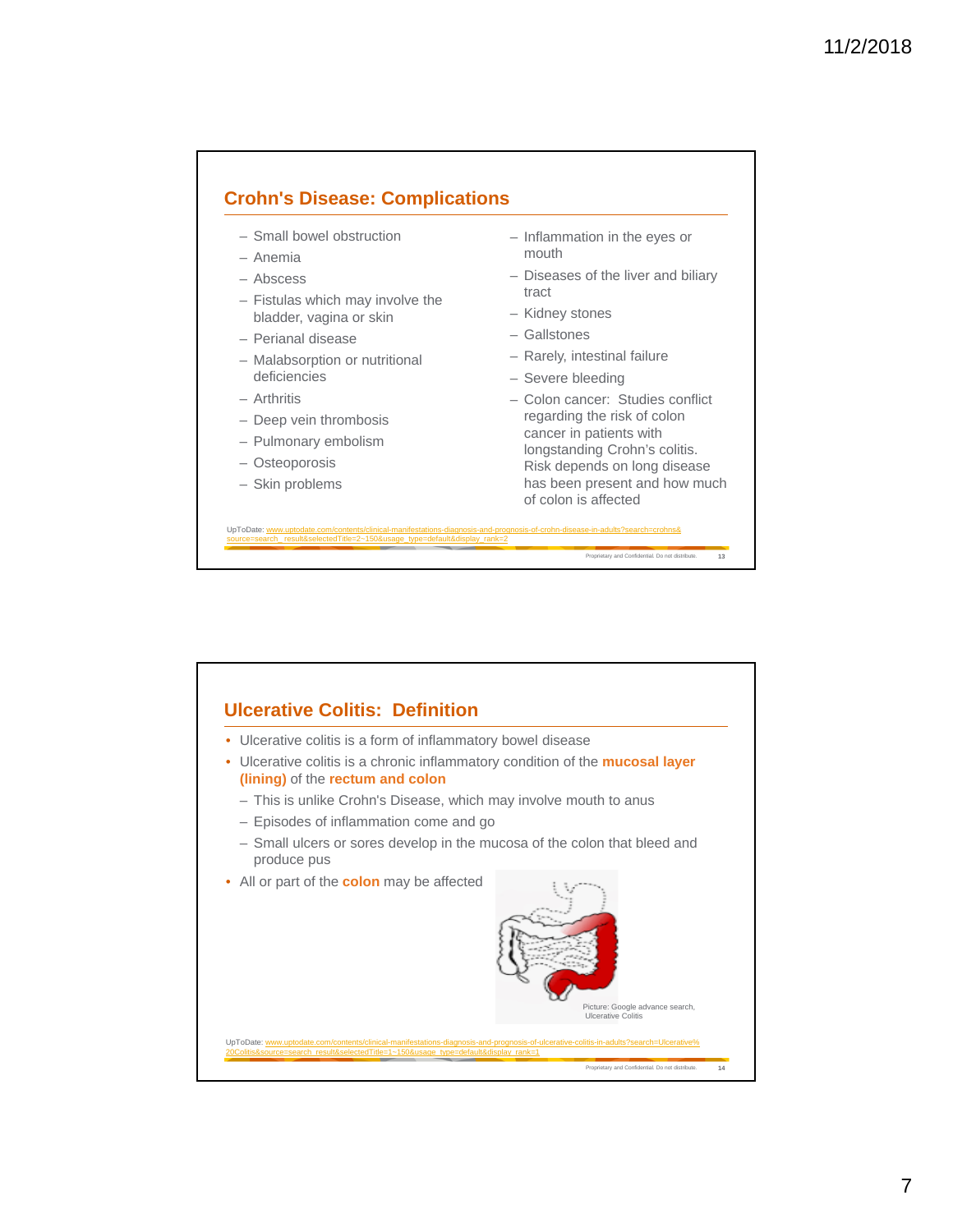

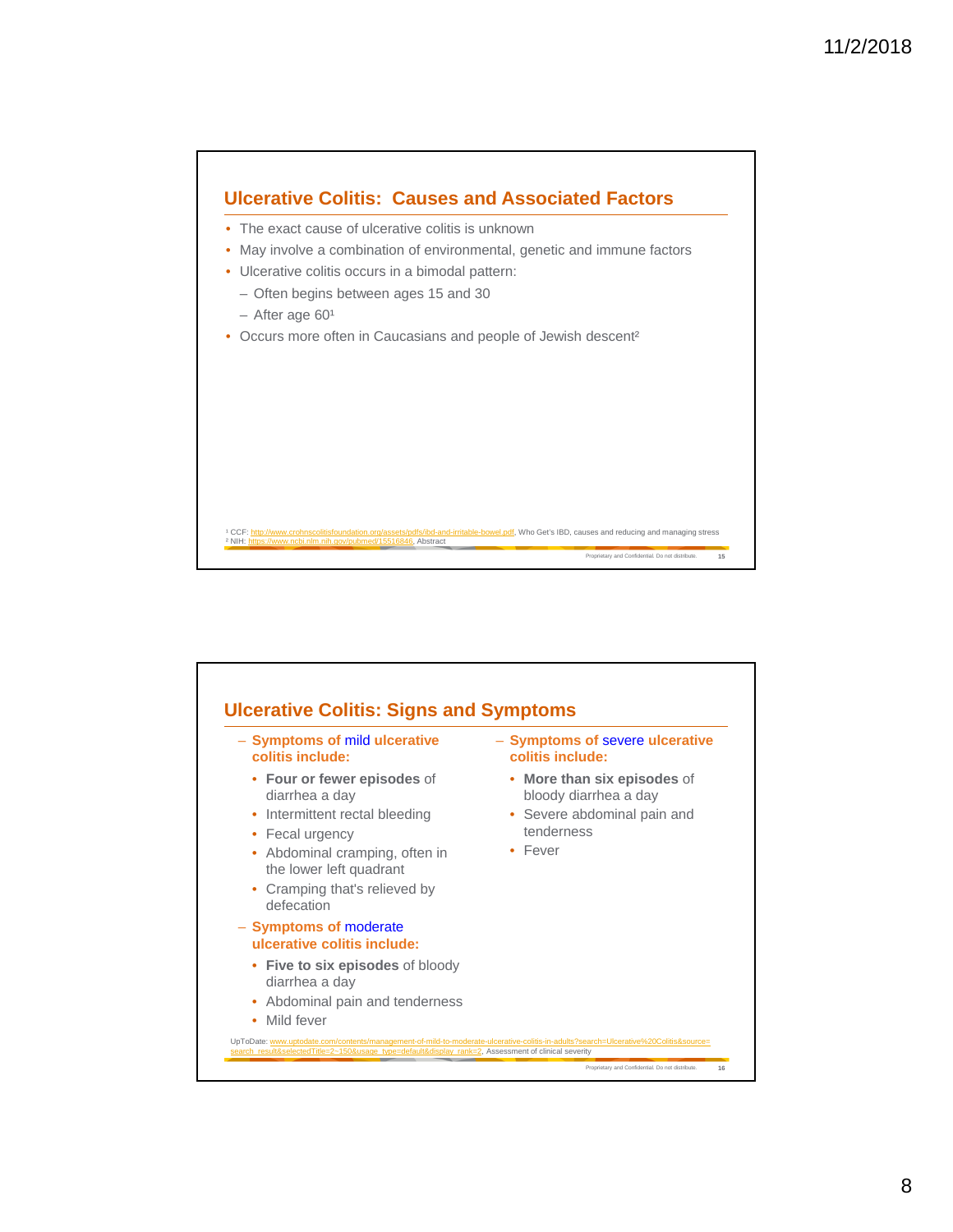

| <b>The Goal of Treatment:</b>                                                                                                                                                                                                                                                                             | <b>Lifestyle Changes:</b>                                                                                                                                                                                                                                                                                                                                                                                                                                                                                                                                                                                                |
|-----------------------------------------------------------------------------------------------------------------------------------------------------------------------------------------------------------------------------------------------------------------------------------------------------------|--------------------------------------------------------------------------------------------------------------------------------------------------------------------------------------------------------------------------------------------------------------------------------------------------------------------------------------------------------------------------------------------------------------------------------------------------------------------------------------------------------------------------------------------------------------------------------------------------------------------------|
| Improve symptoms<br>۰<br>Prevent future episodes<br>٠<br>Note medical treatment is not curative<br><b>Treatment Options:</b><br>Depend on severity of the disease<br>Prior treatments<br>Complications from the condition<br>CCF: www.crohnscolitisfoundation.org/assets/pdfs/ibd-and-irritable-bowel.pdf | Eat smaller meals throughout the day,<br>rather than two or three large meals<br>Avoid foods that may worsen symptoms<br>- Limit sweets, sweetened beverages<br>$-$ I imit caffeine<br>- Limit gas-producing foods such as<br>cabbage, broccoli, cauliflower, Brussels<br>sprouts, onions, beans, dairy products,<br>corn, carbonated beverages and beer<br>• Eat a variety of foods such as:<br>- Fruits, vegetables and whole grains<br>- Low-fat dairy products, fish, poultry,<br>legumes and nuts<br>- Items low in saturated and total fats, no<br>trans fats<br>- Low sodium food<br>- FODMAP diet (see appendix) |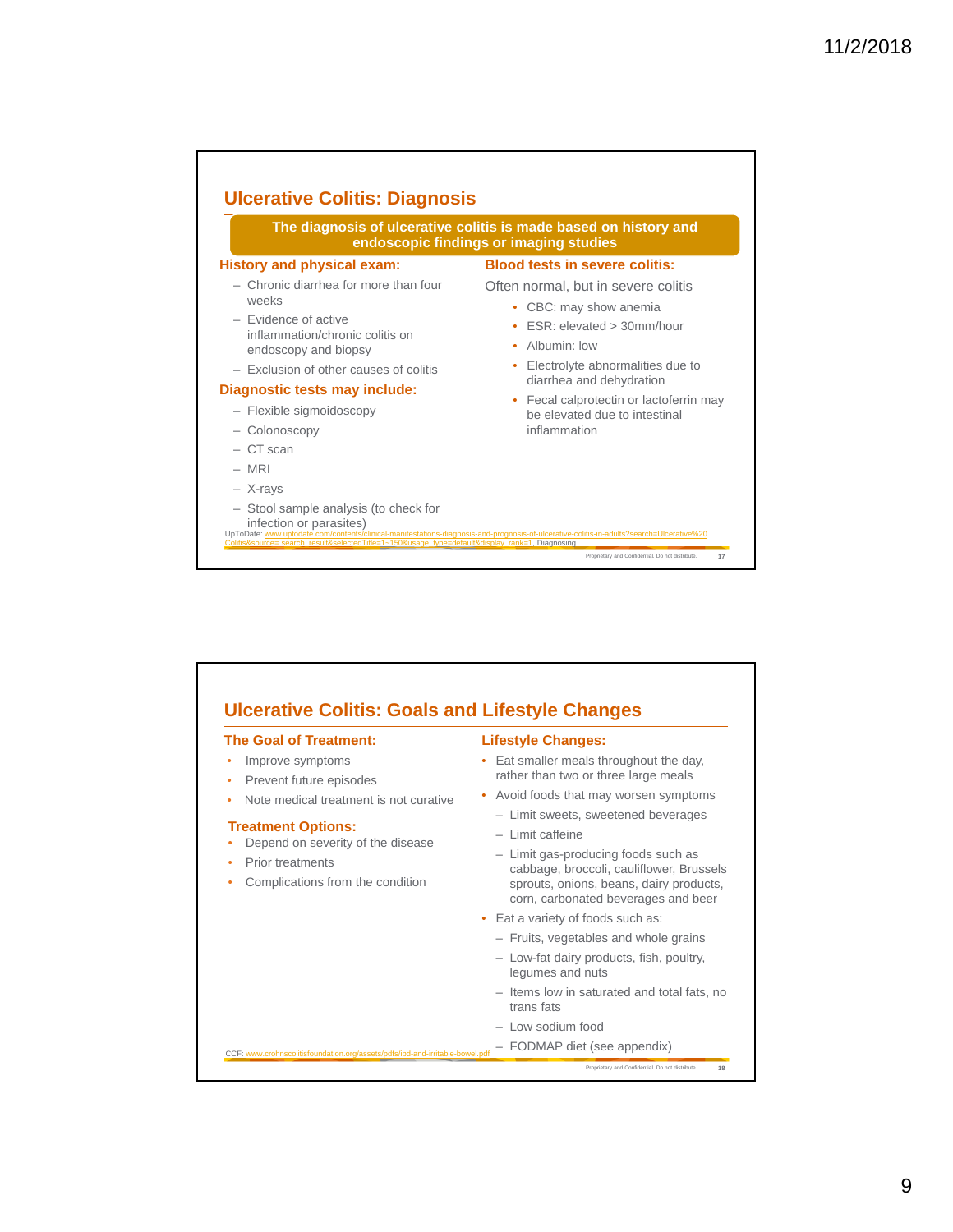| <b>Drugs</b>                                                                                                               |  |  |  |
|----------------------------------------------------------------------------------------------------------------------------|--|--|--|
| olsalazine (Dipentum®)<br>mesalamine (Asacol®, Pentasa®, Lialda®)<br>balsalazide (Colazal®)<br>Sulfasalazine (Azulfidine®) |  |  |  |
| budesonide (Uceris <sup>®)</sup><br>prednisone<br>hydrocortisone<br>methylprednisolone (Medrol®)                           |  |  |  |
| azathioprine (Imuran®)<br>6-mercaptopurine (Purinethol®)<br>cyclosporine (Neoral®)                                         |  |  |  |
|                                                                                                                            |  |  |  |

| <b>Biologic Agents</b>                                                                                                                    | <b>Medication Class</b>              | <b>Drug</b>                                                            |
|-------------------------------------------------------------------------------------------------------------------------------------------|--------------------------------------|------------------------------------------------------------------------|
| - Reduces inflammation by targeting<br>proteins made by the immune<br>system<br>- Use increases risk of infection                         | <b>TNF Inhibitors (Blockers)</b>     | infliximab (Remicade®)<br>adalimumab (Humira®)<br>golimumab (Simponi®) |
| Tuberculosis and baseline evaluation<br>for vaccine preventable infections<br>recommended<br>$-$ Hold in the event of a serious infection | Anti-integrin Monoclonal<br>Antibody | vedolizumab (Entyvio®)                                                 |
| $-$ Used in moderate to severe UC                                                                                                         | Janus-kinase (JAK) inhibitor         | tofacitinib (Xeljanz®)                                                 |
| <b>Other Therapies</b>                                                                                                                    |                                      |                                                                        |
| - Antidiarrheal medications                                                                                                               |                                      |                                                                        |
| - Pain relievers (avoid NSAIDs as they may make symptoms worse)                                                                           |                                      |                                                                        |
| - Antibiotics to prevent or treat infection                                                                                               |                                      |                                                                        |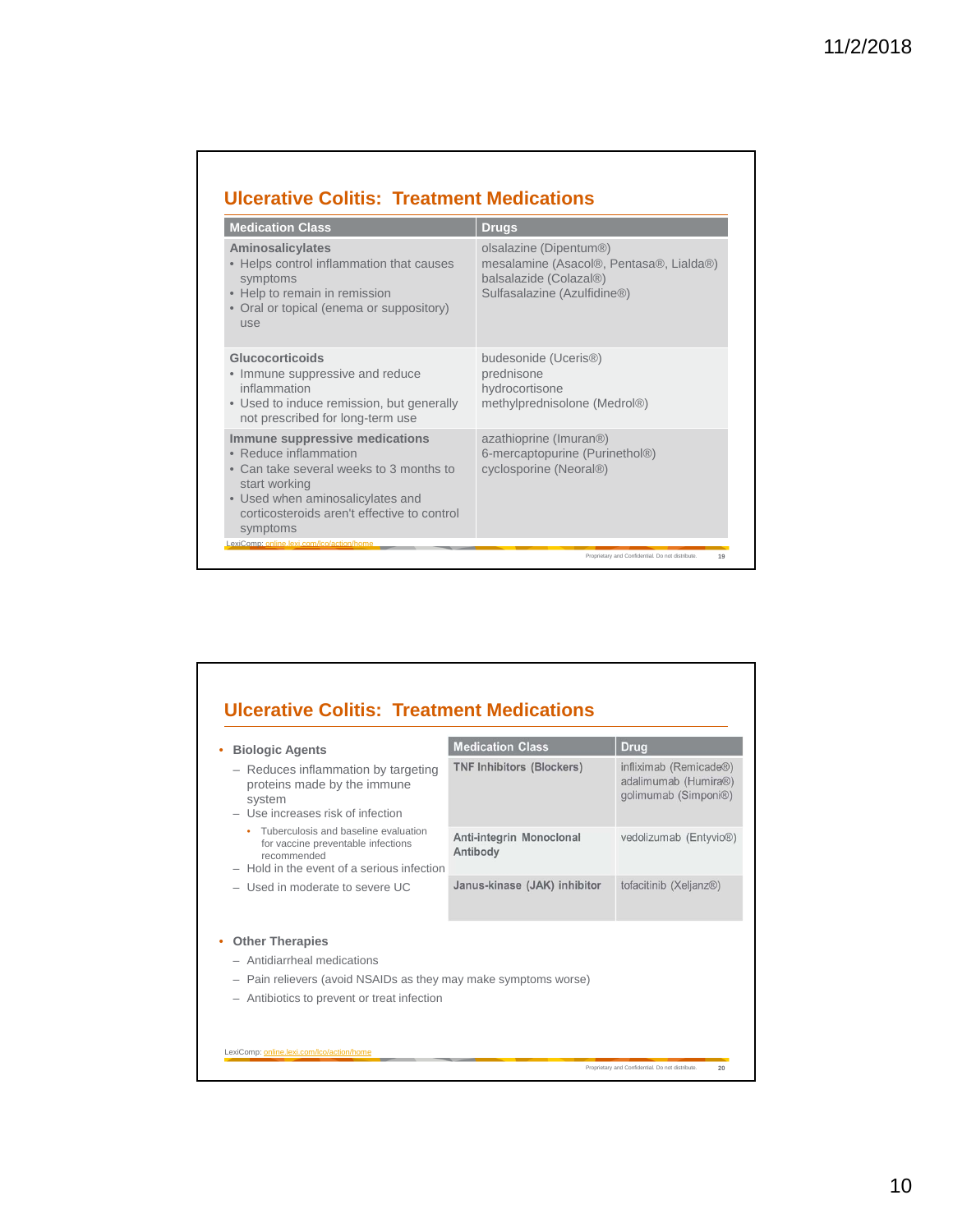## **Ulcerative Colitis: Surgery**

- Surgery may be indicated if symptoms are severe, medication has failed or if there is a potential life threatening condition such as:
	- Severe gastrointestinal bleeding
	- A perforated (torn) colon
	- Colorectal cancer
	- Toxic megacolon (an extremely enlarged colon)
- **There are two primary surgical procedures for ulcerative colitis**
	- **1. Proctocolectomy with ileostomy**
	- **2. Ileal pouch-anal anastomosis (IPAA)**
	- Both include **proctocolectomy** (removal of the colon and rectum)
	- The difference in the two procedures is **how intestinal waste is eliminated from the body after the procedure is performed**

Proprietary and Confidential. Do not distribute. **21**

NIH: www.niddk.nih.gov/health-information/digestive-diseases/ulcerative-colitis**,** Surgery

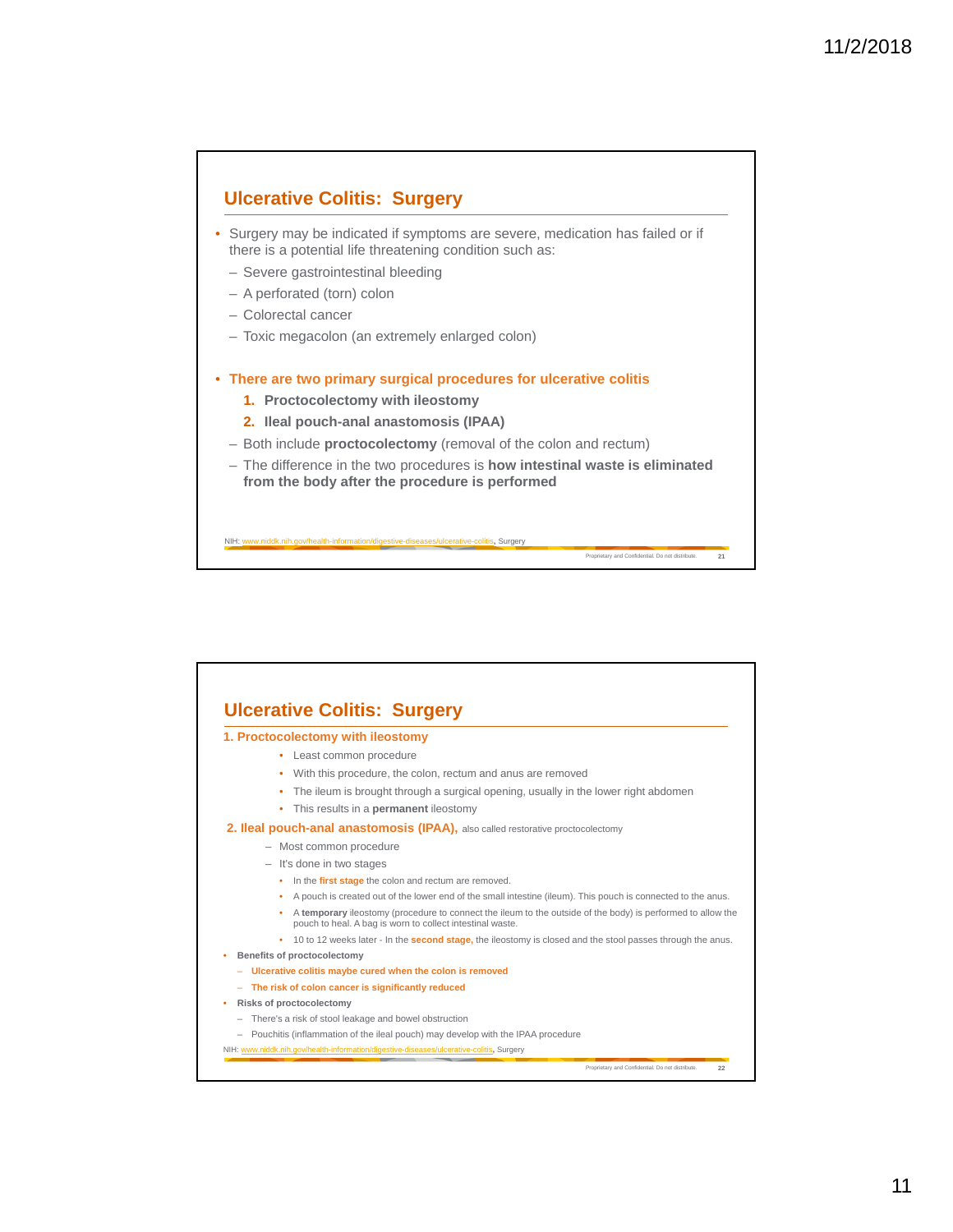

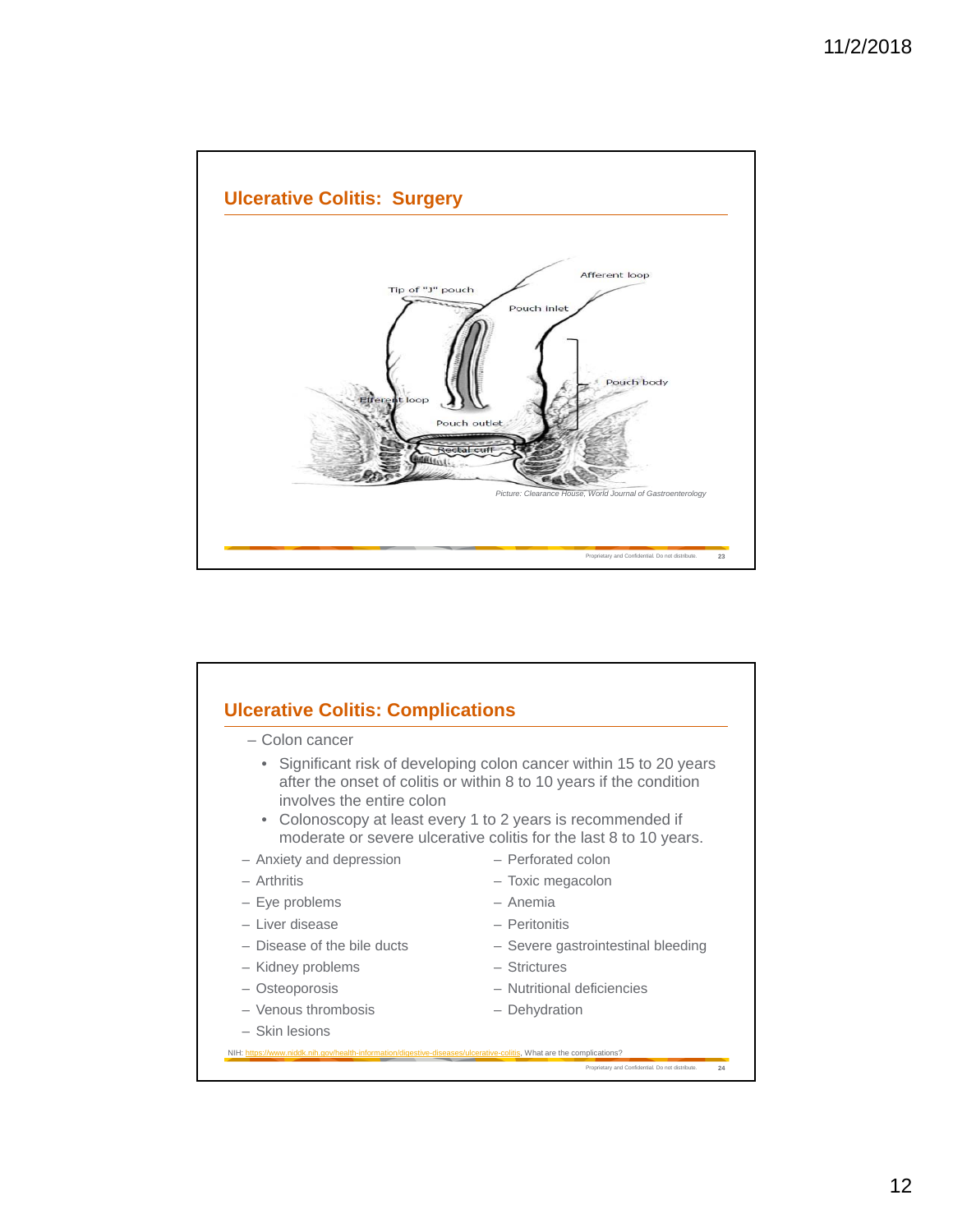## **Health Maintenance in IBD**

- Case Managers should review vaccination status with the member:
	- **Influenza**
	- **Pneumococcal** (PPV23 and Prevnar13)
	- **Herpes zoster** vaccine (Shingrix)
	- **Live vaccines** (eg, MMR, varicella, Zostavax) are contraindicated in members who have been on immunosuppressive therapy within the last three months or who are planning to start immunosuppressive therapy within the next six weeks
	- **Hepatitis B** Vaccine: Patients should be screened for hepatitis B before initiating anti-TNF (Biologic) therapy and people who are seronegative should be vaccinated for hepatitis B

• Case Managers should encourage members to discuss health maintenance with their doctors and understand their need to be screened for:

Proprietary and Confidential. Do not distribute. **25**

- Colorectal cancer
- Cervical cancer
- Skin cancer
- Osteoporosis
- Anemia
- Anxiety/depression

## Proprietary and Confidential. Do not distribute. **26 Behavioral Health & Chronic Medical Disorders** • Mental health disorders are common:  $\frac{1}{2}$  44 million adults (2016)<sup>1</sup>  $\delta$  Just over 20% – or 1 in 5 – children (2015)<sup>2</sup> <sup>o</sup> IBD can have an impact on quality of life • The majority of those with a mental health disorder who seek treatment see only their primary care physician.3 Even if the mental health issue is diagnosed, the demands of a busy primary care practice can often result in the issue not being addressed² • Fewer than half of adults with a mental health disorder receive treatment (2016).1 † NIH: <u>www.nimh.nih.gov/health/statistics/mental-illness.shtml,</u> Mental illness<br>² CDC: <u>www.cdc.gov/mentalhealth/learn/index.htm,</u> Learn about mental health, fast fact <sup>3</sup> UpToDate: www.uptodate.com/contents/overview  $\frac{32&$ usage\_type=default&display\_rank=, Overview of psychotherapies, primary care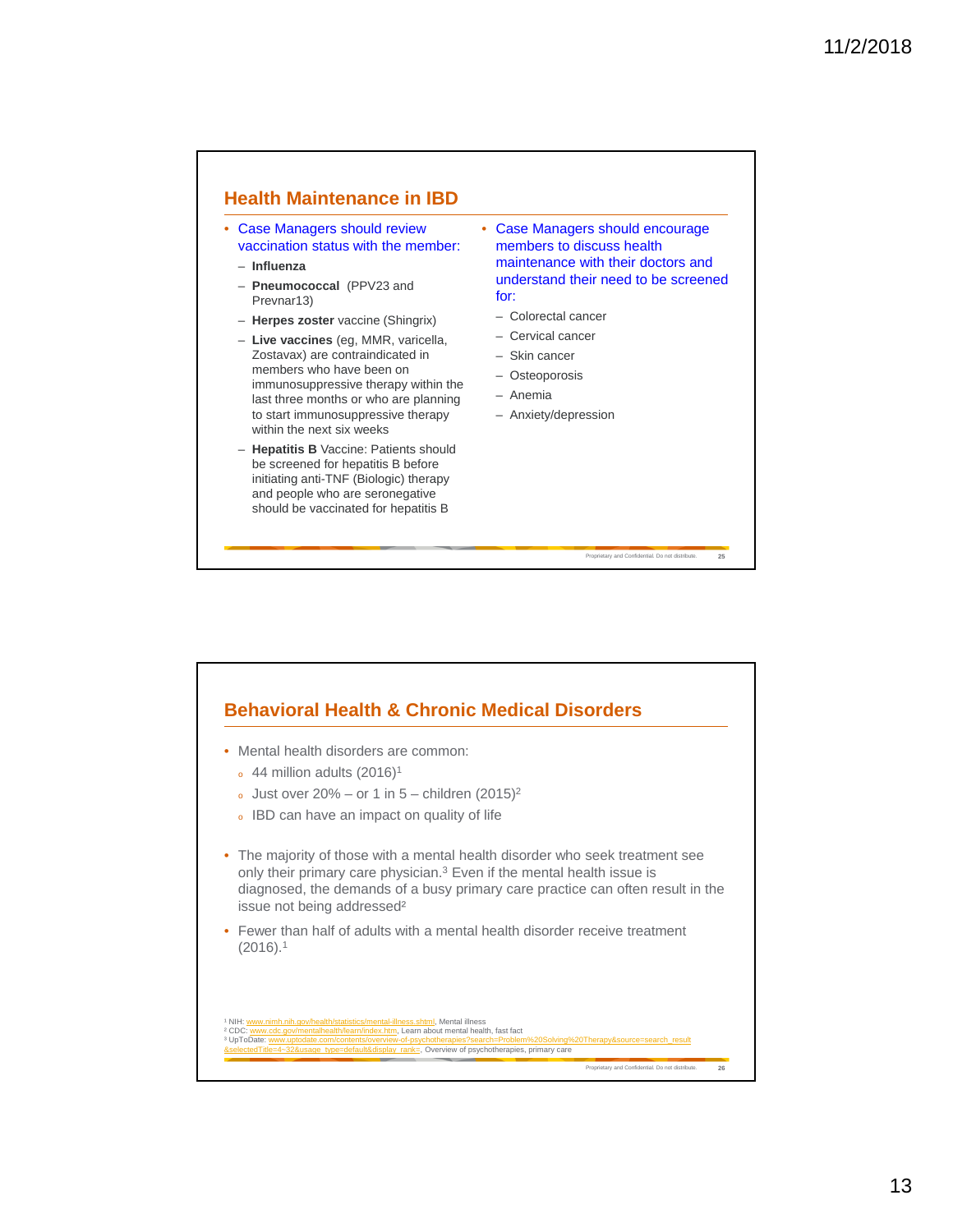

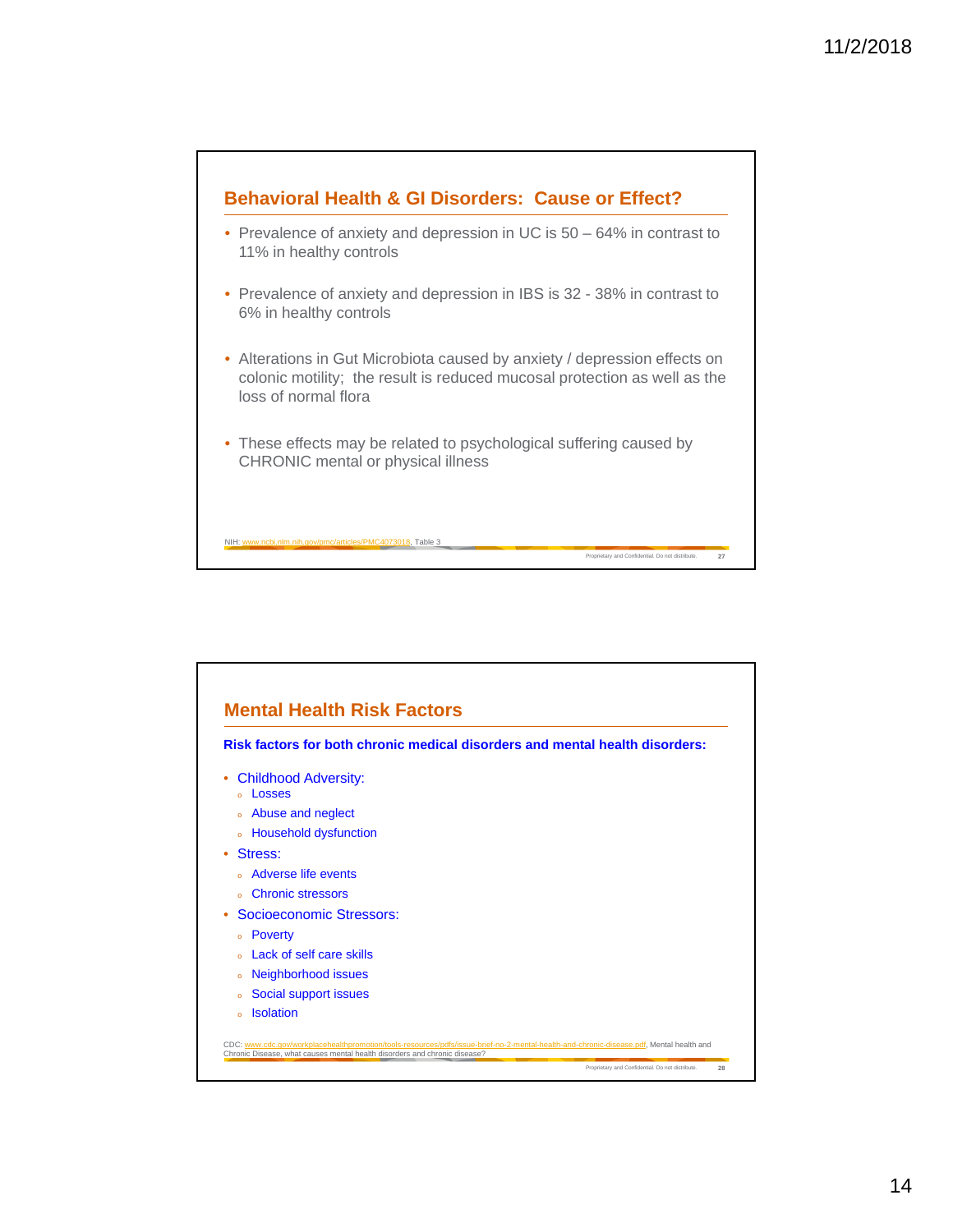

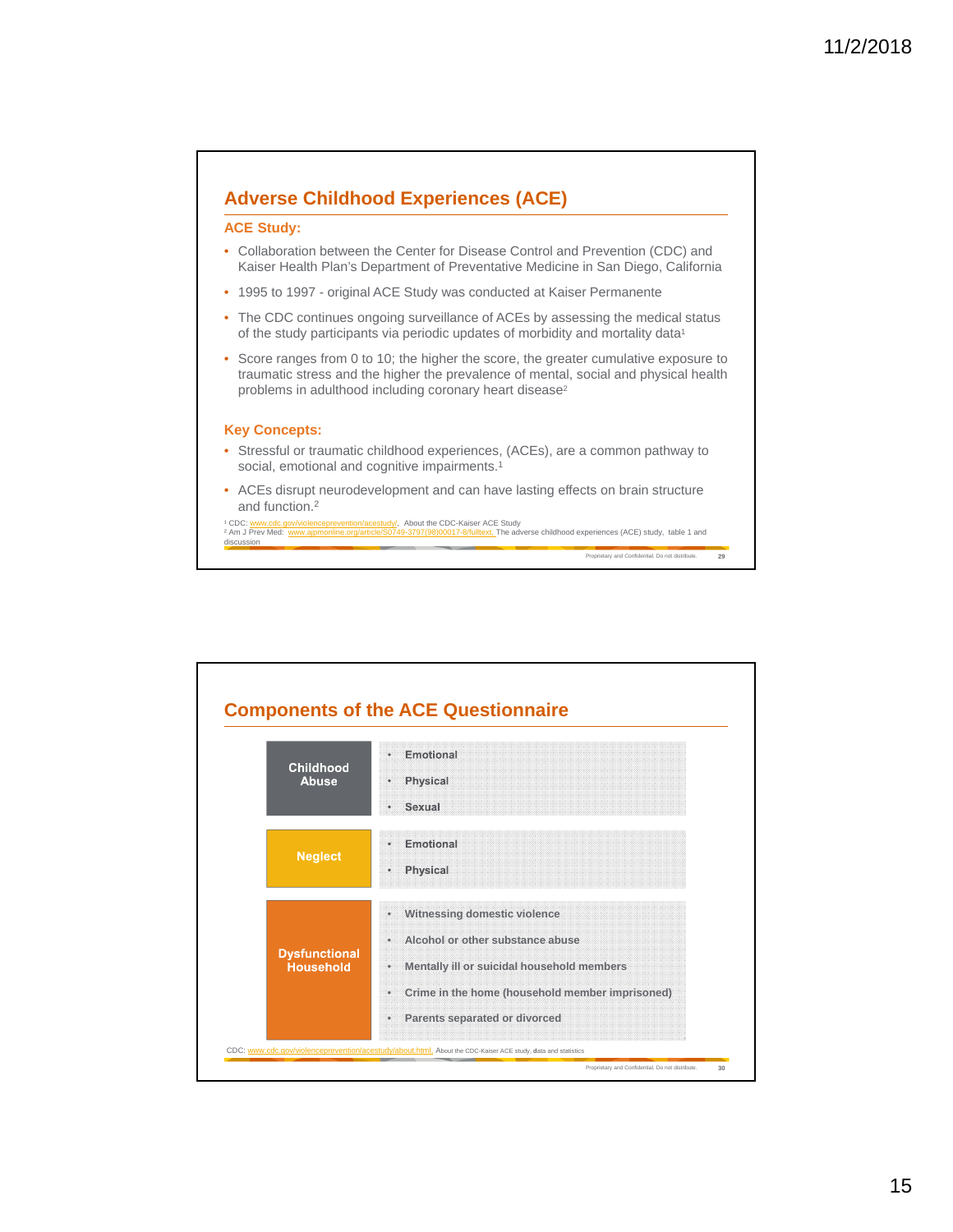

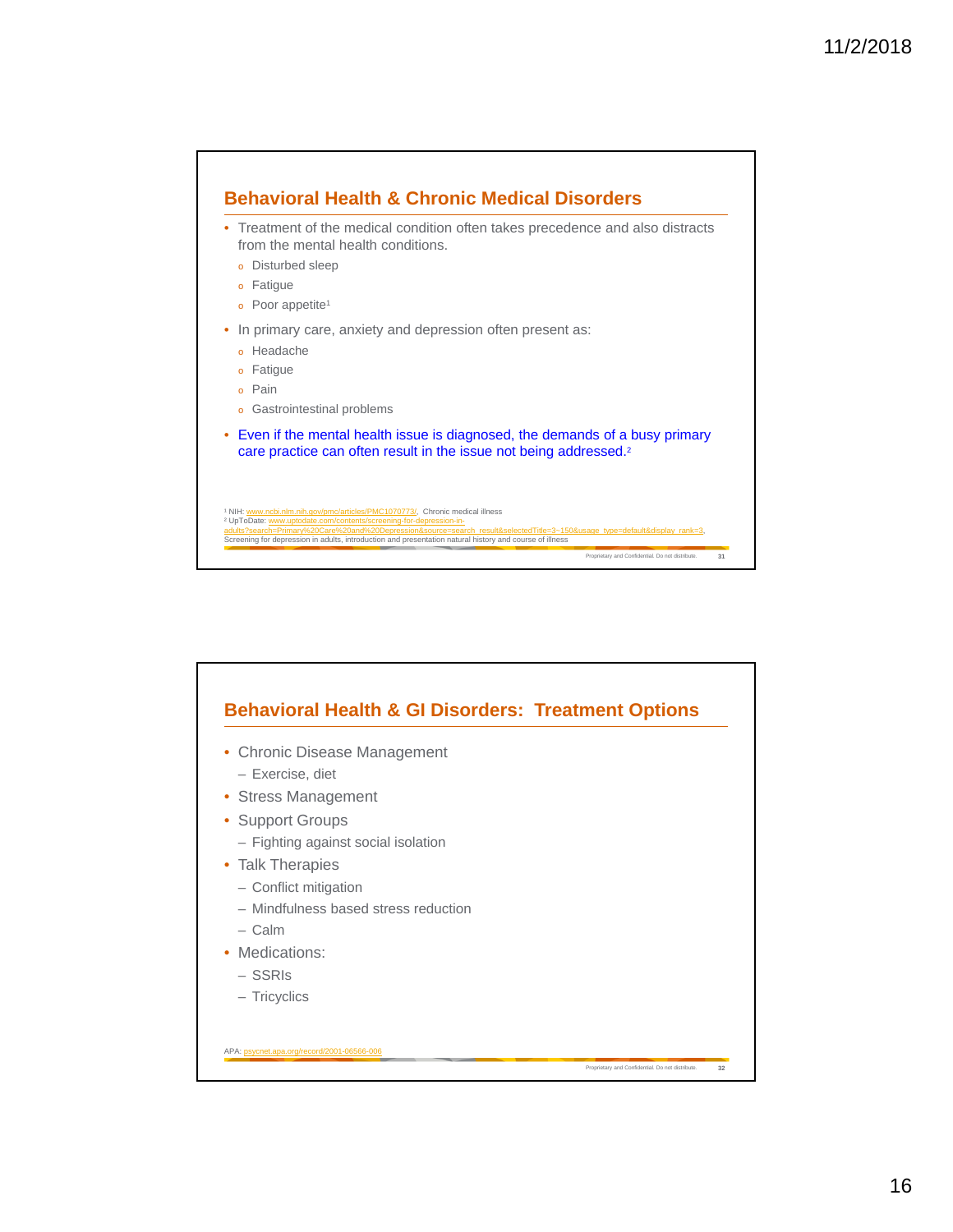

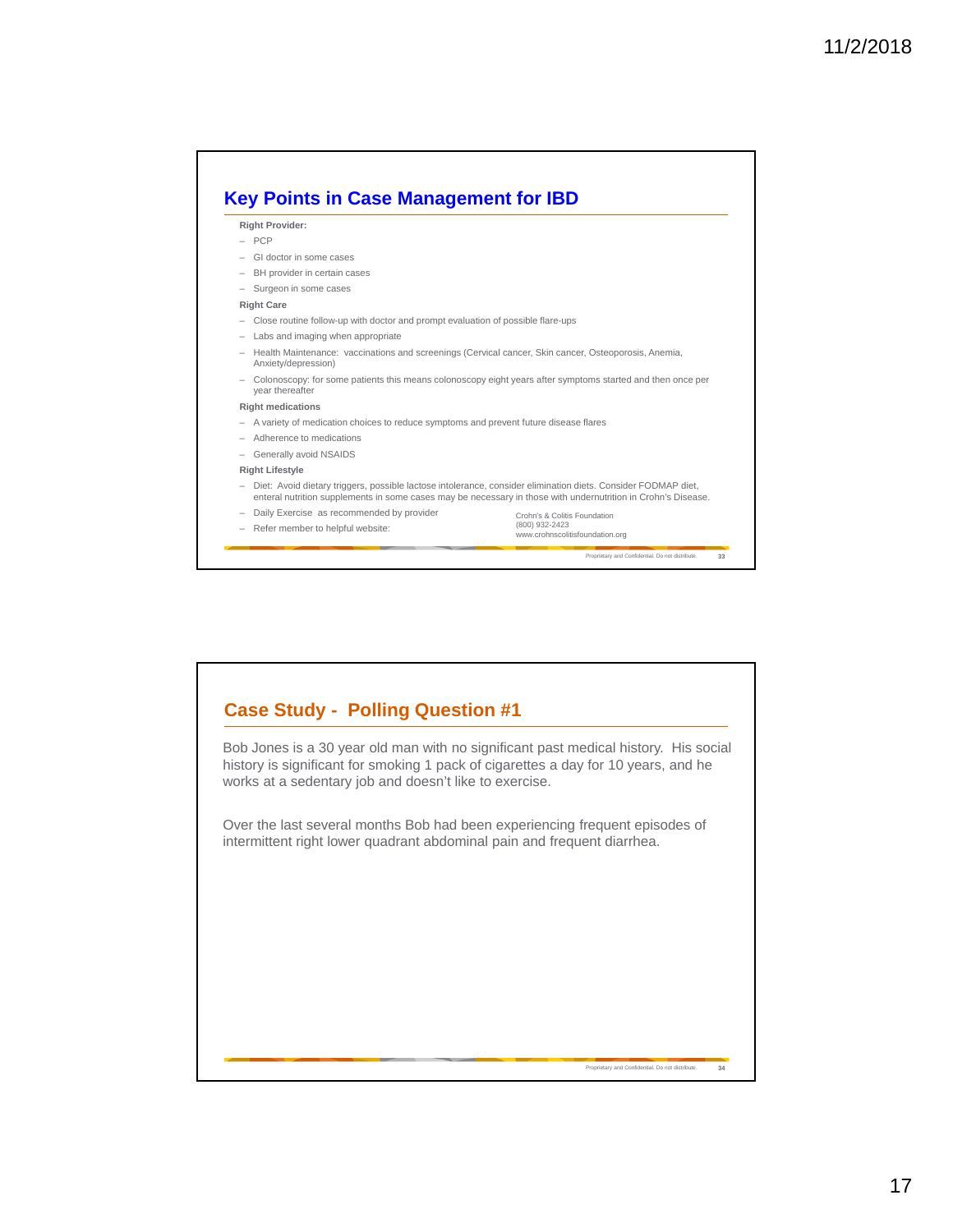## **Case Study – Polling Question #2**

Bob decided to visit his PCP and complained of the intermittent right lower quadrant pain and frequent diarrhea. The PCP took the member's history and performed a physical exam. The physical exam that day was negative. The doctor then ordered some lab tests, including blood and stool tests. The tests showed a mild anemia and also an mild elevations in ESR, CRP, and calprotectin level.

The doctor was concerned about possible Inflammatory Bowel Disease. The PCP referred Bob to a GI specialist who performed an EGD (upper endoscopy) and colonoscopy. These procedures revealed limited patches of inflammation and superficial ulceration in the terminal ileum. Microscopic evaluation of biopsies taken proved that the lesions were transmural (full thickness) in nature and not limited to the lining of the mucosa.

#### **Case Study – Polling Question #3**

The diagnosis of **mild Crohn's Disease** was made. Member was started on enteric coated budesonide as an outpatient. The plan was for 8-12 weeks of therapy with budesonide to induce a remission. He was then to have an ileocolonoscopy in six to 12 months after achieving clinical remission. CRP and fecal Calprotectin would be repeated to assess the degree of mucosal healing.

At first, member appeared to be doing better, but at 8 weeks into this budesonide therapy, member developed nausea, vomiting, abdominal pain. He was not able to pass flatus or stool.

He was brought into the hospital and diagnosed with a **Partial Small Bowel Obstruction**. Intravenous hydration, nasogastric suction, and parenteral nutrition were initiated.

On hospital day 2, however, member spiked a fever, developed chills, and a high white blood cell count. He was diagnosed with **peritonitis caused by a microperforation of his bowel**. He was placed on bowel rest and started on antibiotic therapy. He eventually improved and went home.

On discharge his diagnosis was changed from mild Crohn's Disease to **moderate/severe Crohn's Disease.** He was discharged home on **combination therapy of Humira® and Azathioprine.** The goal is to induce and maintain remission.

Proprietary and Confidential. Do not distribute. **36**

Proprietary and Confidential. Do not distribute. **35**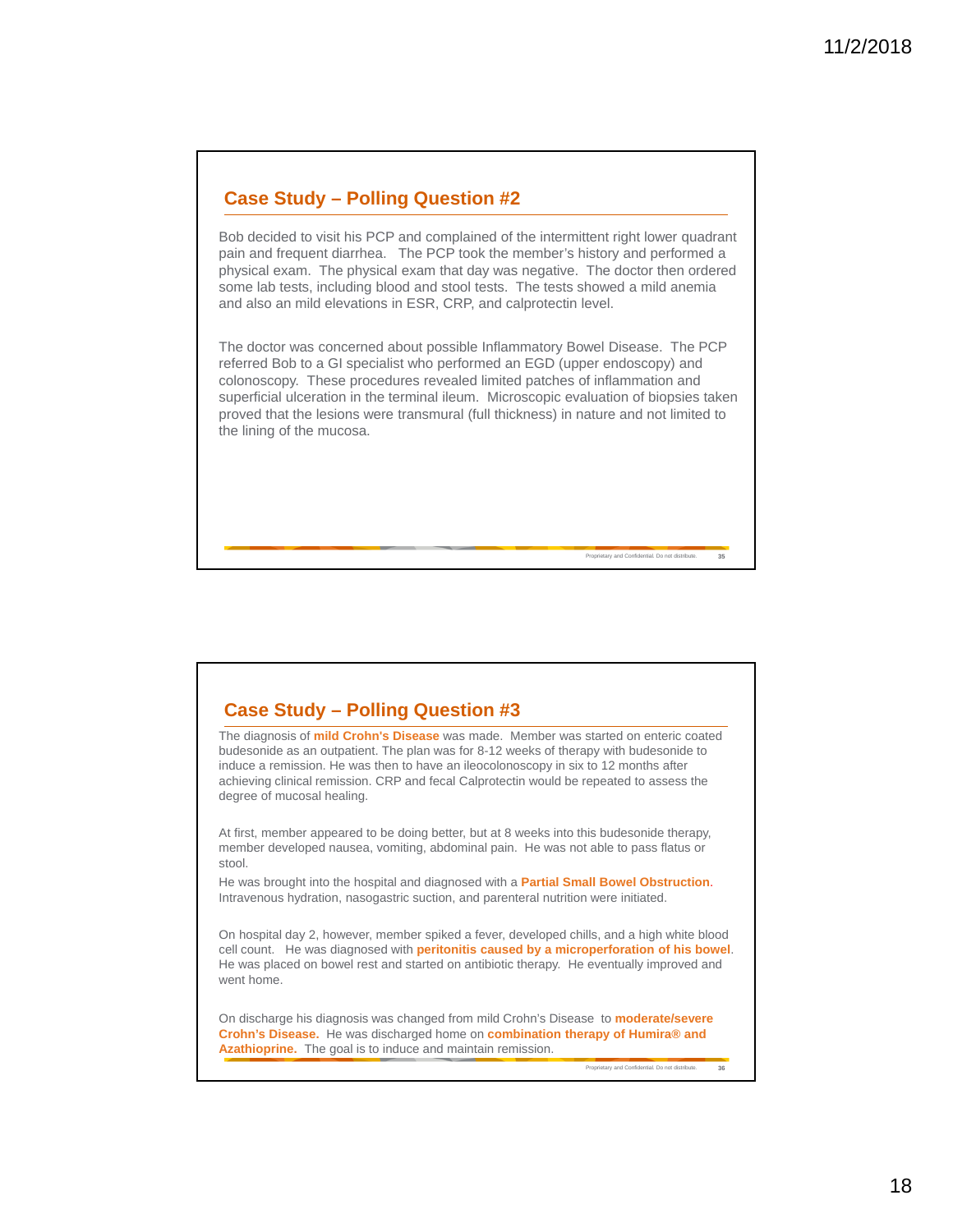

|          |              |                                                         | <b>Characteristics and sources of common FODMAPs</b>                                                                                                                                                                                                  |                                                                                                                                                                                                      |  |
|----------|--------------|---------------------------------------------------------|-------------------------------------------------------------------------------------------------------------------------------------------------------------------------------------------------------------------------------------------------------|------------------------------------------------------------------------------------------------------------------------------------------------------------------------------------------------------|--|
|          |              | <b>Word that</b><br>corresponds to<br>letter in acronym | <b>Compounds in</b><br>this category                                                                                                                                                                                                                  | <b>Foods that</b><br>contain these<br>compounds                                                                                                                                                      |  |
|          | F            | Fermentable                                             |                                                                                                                                                                                                                                                       |                                                                                                                                                                                                      |  |
|          | $\mathbf{o}$ | Oligosaccharides                                        | Fructans, galacto-<br>oligosaccharides                                                                                                                                                                                                                | Wheat, barley, rye,<br>onion, leek, white part<br>of spring onion, garlic,<br>shallots, artichokes,<br>beetroot, fennel, peas,<br>chicory, pistachio,<br>cashews, legumes,<br>lentils, and chickpeas |  |
|          | D            | <b>Disaccharides</b>                                    | Lactose                                                                                                                                                                                                                                               | Milk, custard, ice<br>cream, and yogurt                                                                                                                                                              |  |
|          | м            | Monosaccharides                                         | "Free<br>fructose" (fructose in<br>excess of glucose)                                                                                                                                                                                                 | Apples, pears,<br>mangoes, cherries,<br>watermelon,<br>asparagus, sugar snap<br>peas, honey, high-<br>fructose corn syrup                                                                            |  |
|          | A            | And                                                     |                                                                                                                                                                                                                                                       |                                                                                                                                                                                                      |  |
|          | P            | Polyols                                                 | Sorbitol, mannitol,<br>maltitol, and xylitol                                                                                                                                                                                                          | Apples, pears,<br>apricots, cherries,<br>nectarines, peaches,<br>plums, watermelon,<br>mushrooms,<br>cauliflower, artificially<br>sweetened chewing<br>gum and confectionery                         |  |
|          |              |                                                         | FODMAPs: fermentable oligosaccharides, disaccharides, monosaccharides, and                                                                                                                                                                            |                                                                                                                                                                                                      |  |
| polyols. |              | 2013. www.nature.com/ajg.                               | Adapted by permission from Macmillan Publishers Ltd: American Journal of<br>Gastroenterology. Shepherd SJ, Lomer MC, Gibson PR. Short-chain carbohydrates and<br>functional gastrointestinal disorders. Am J Gastroenterol 2013; 108:707. Copyright @ |                                                                                                                                                                                                      |  |
|          |              |                                                         |                                                                                                                                                                                                                                                       | UpToDate®                                                                                                                                                                                            |  |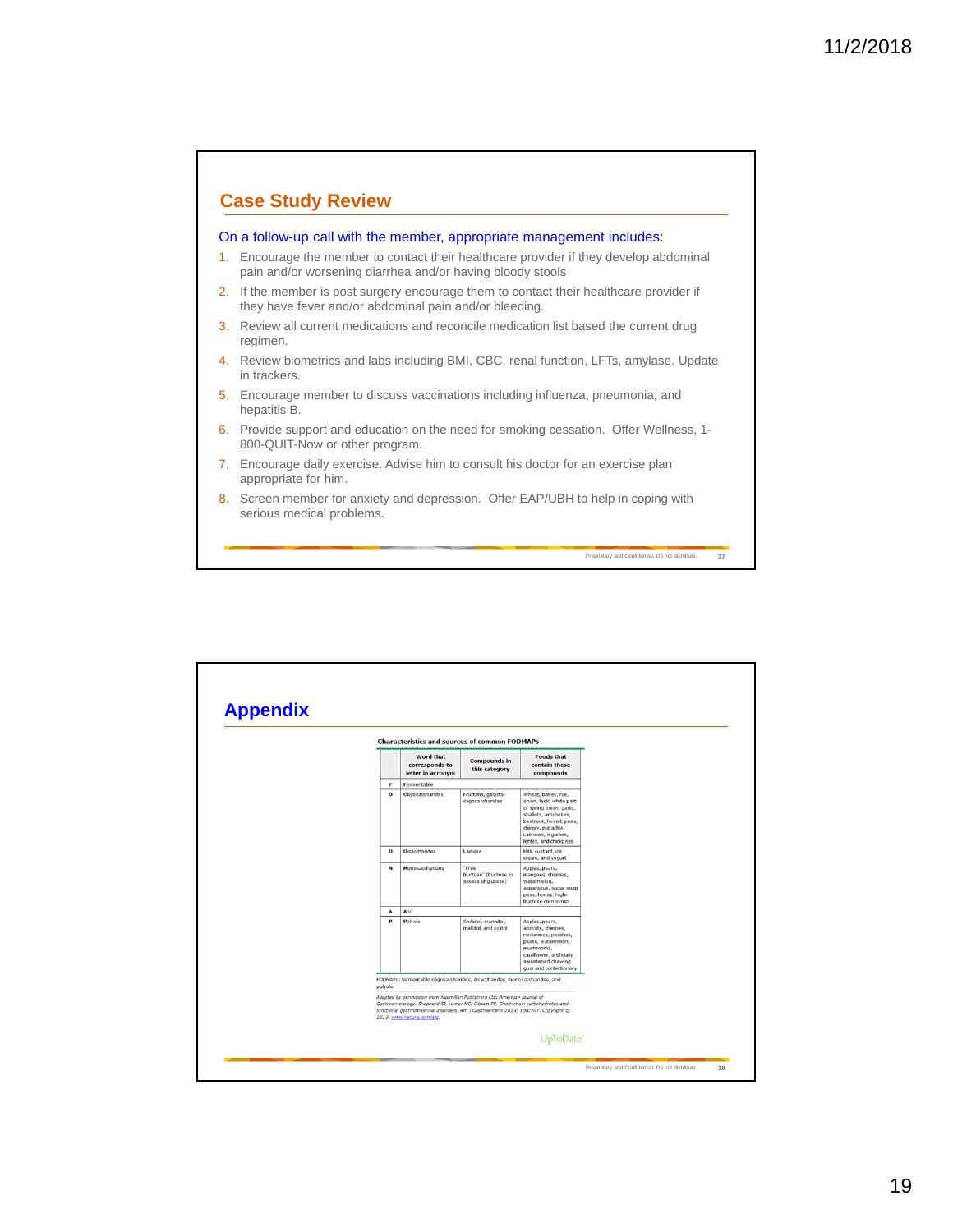